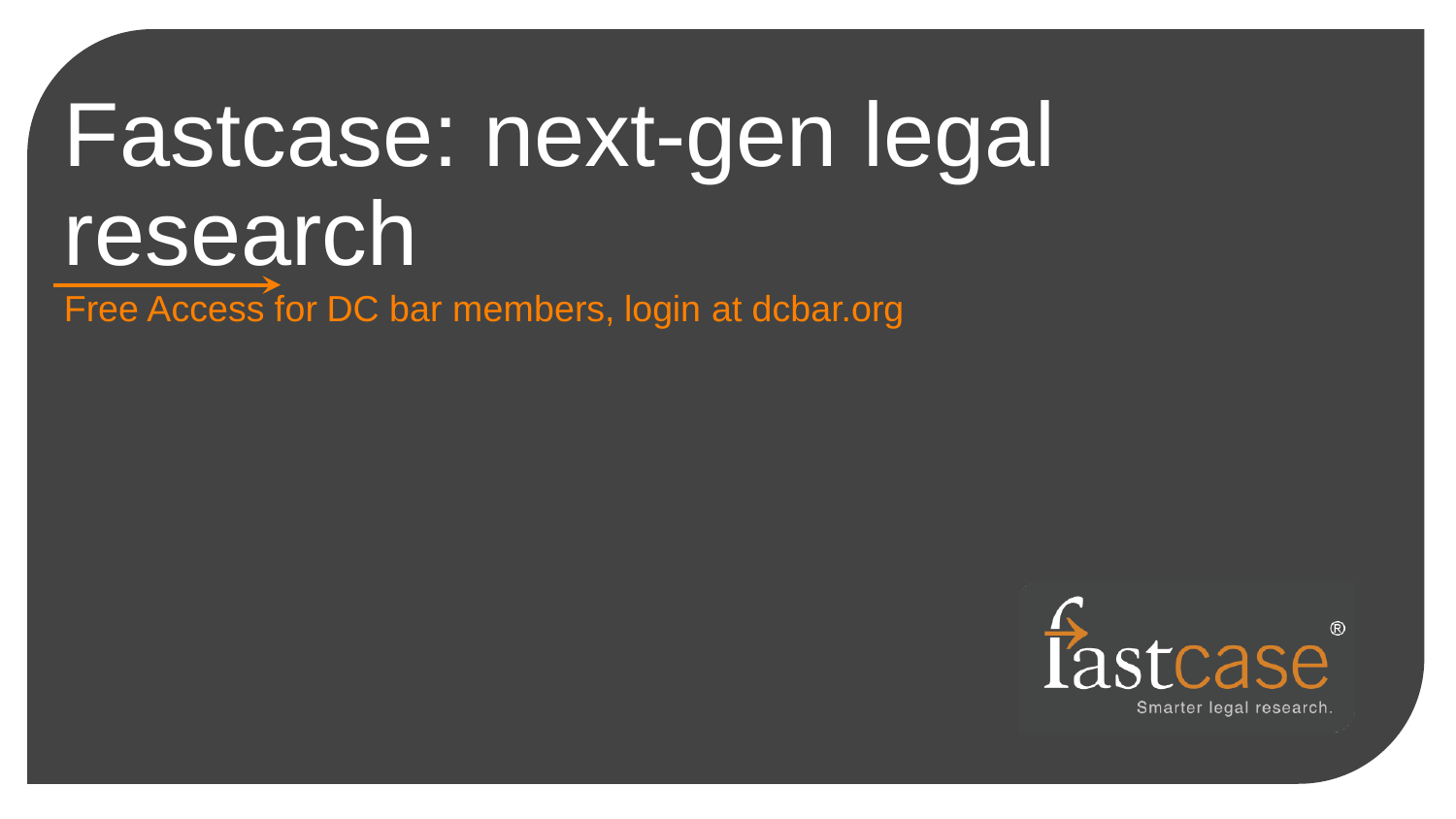# what is Fastcase?

#### Founded in 1999

• (A tech company that survived!)



- The mission was simple create an alternative to Westlaw and Lexis for conducting research on primary law.
- This is not just a cheaper version of the big two, but something entirely different.
- We are now partners with 29 state bar associations and have over 800,000 subscribers.
- According to the ABA, lawyers use the Fastcase mobile app more than any other legal mobile application.

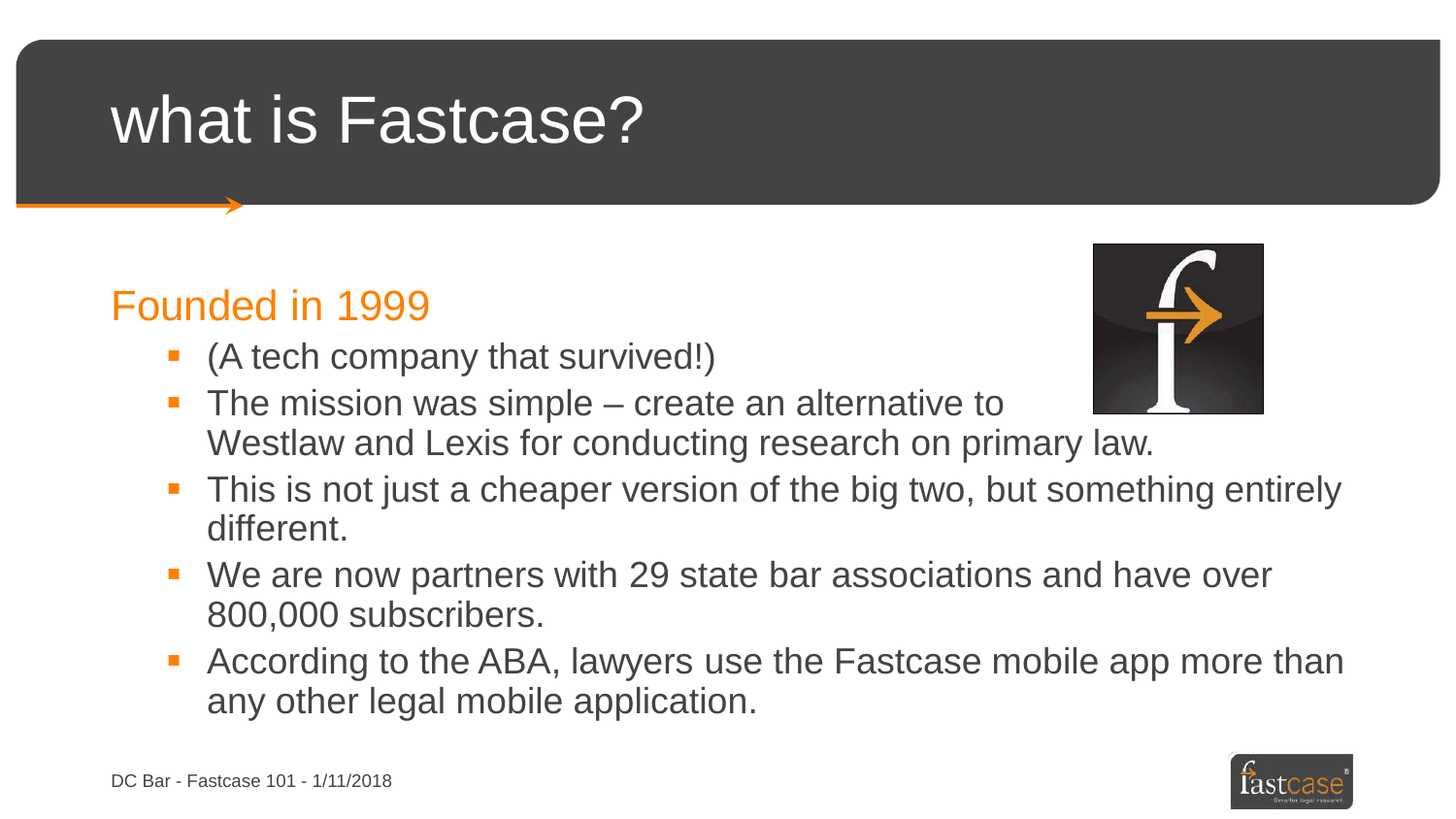# why should you try it?

- **More automation, less leg work.**
- **Easy to use, easy to learn**
- **Fastcase eliminates the "luck" element** of haphazardly finding an important case
- **Fastcase has smart tools that you** cannot find anywhere else



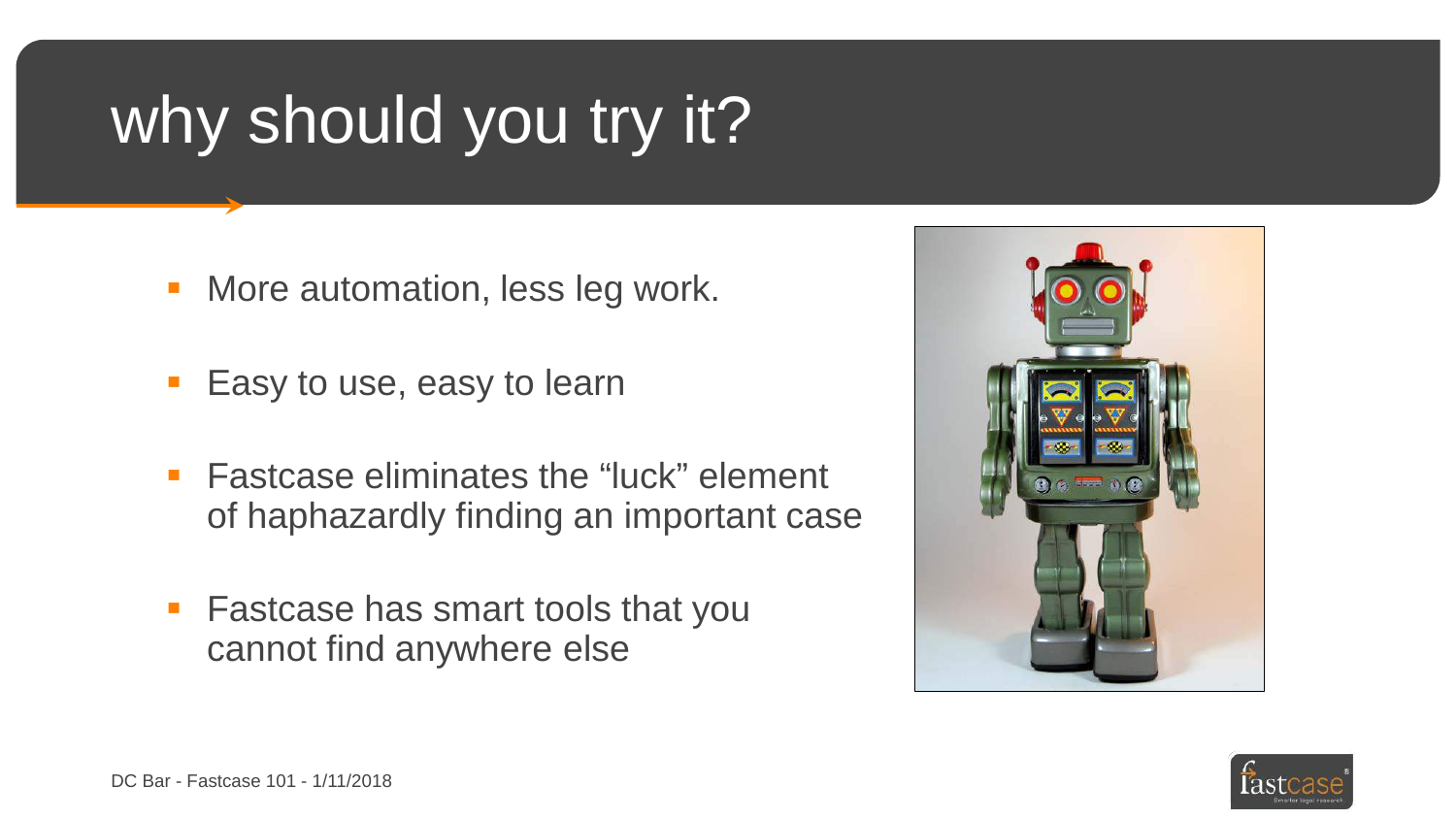### what Fastcase has

- All federal courts, including districts
- **All state appeals and Supreme courts**
- **Unpublished opinions from ~2010**
- **All state and federal statutes and regulat**
- **All LexBlog content (Fastcase 7 only)**
- DC Bar exclusive content ethics opinions, AG opinions, disciplinary rulings



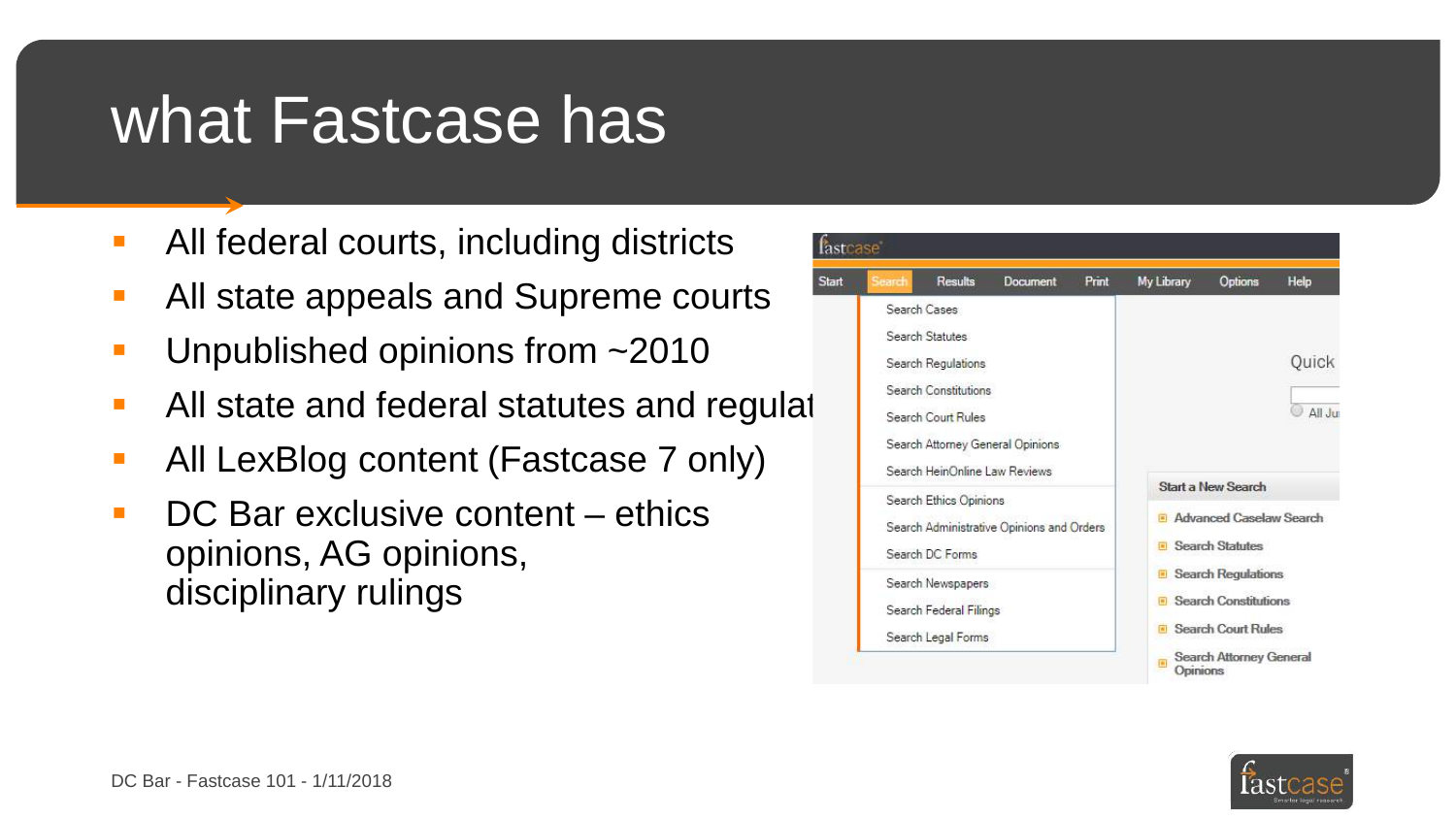# sort by what's important



- Sort the most cited cases to the top of your results list in one click.
- **Also sort by those cases that** were cited the most by other cases that satisfy your search terms. These will often be the most relevant.
- Finally, sort by date to get the latest search results.

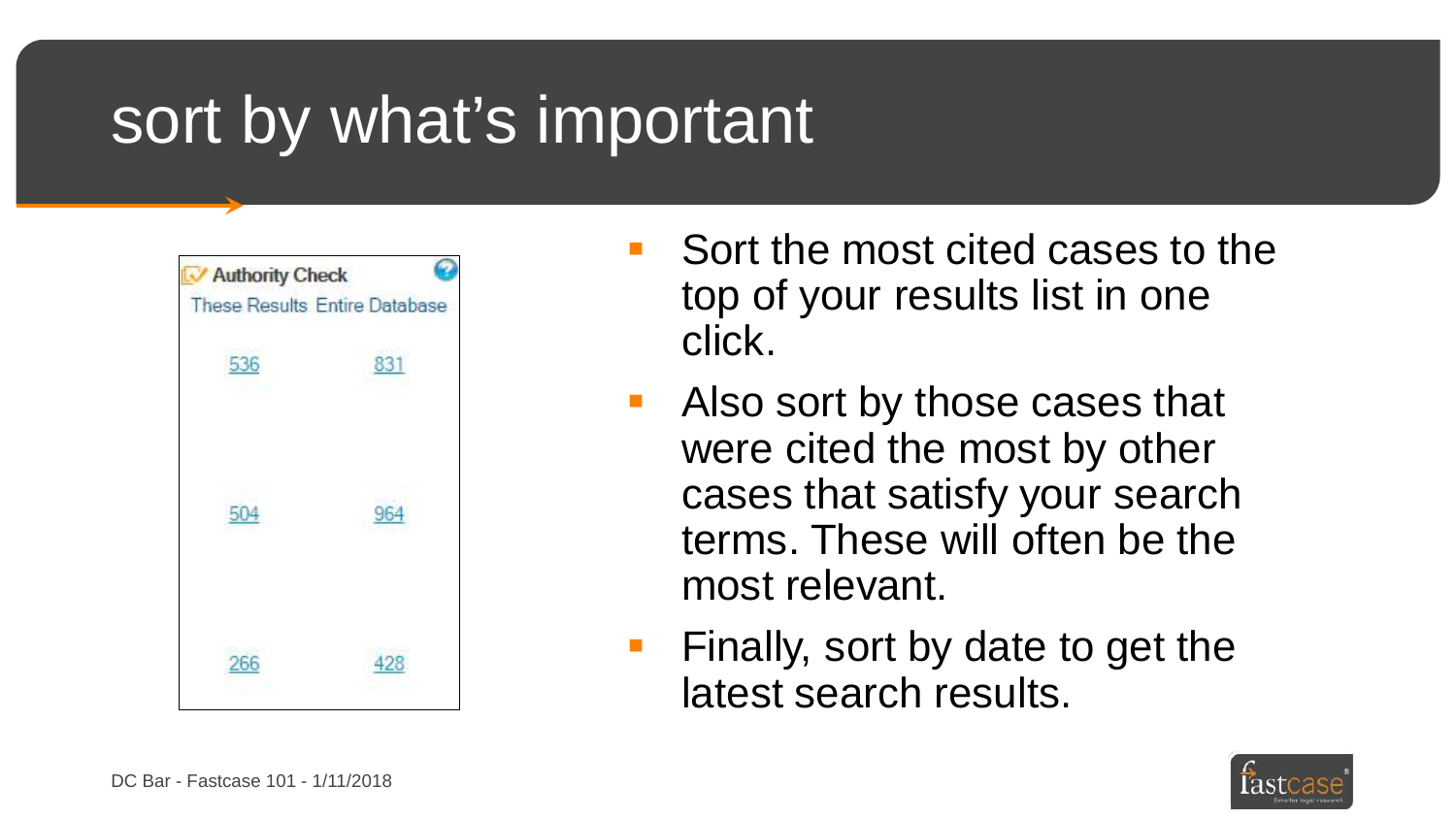## authority check

- You can click on the numbers displayed next to a case name to see every case that cited back to it on the Authority Check Page.
- A case that has been cited with negative citation signals per the Bluebook rules will be flagged by "Bad Law Bot" on multiple pages. More detail is available on the Authority Check page.
- **URIOUS Statistical information about citations** and data visualization.

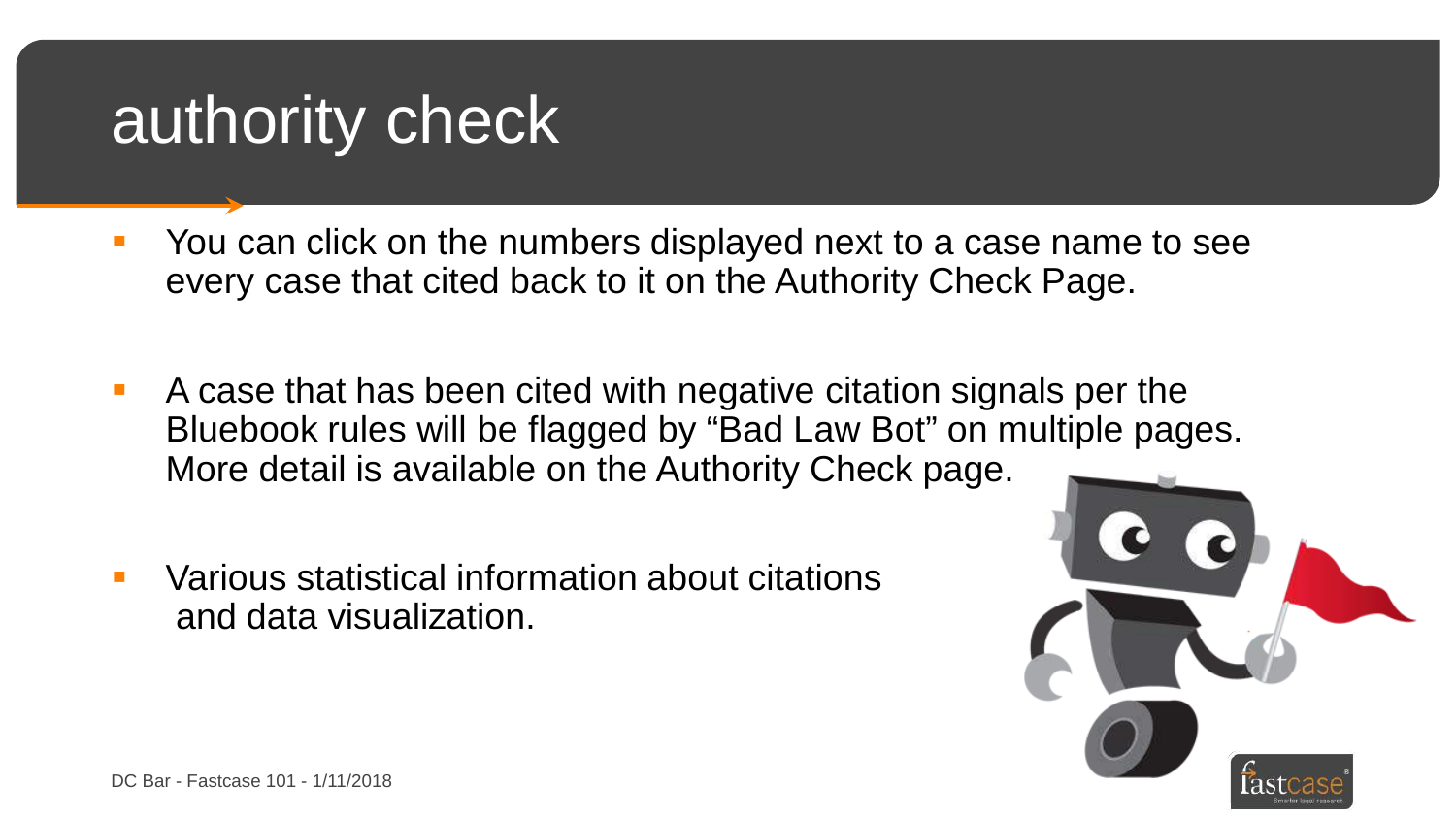# forecite

- Alerts you to important cases you may have overlooked.
- Sometimes the most important cases will not match your terms.

| Forecite: Fastcase has identified 3 additional decisions that may be relevant to your research topic, but do not contain one or more of your search terms. |  |  |
|------------------------------------------------------------------------------------------------------------------------------------------------------------|--|--|
| Brown v. Board of Education, 347 U.S. 483, 74 S.Ct. 686, 98 L.Ed. 873, 38 ALR2d 1180 (U.S. 1954)                                                           |  |  |
| Brown v. Board of Education, 349 U.S. 294, 75 S.Ct. 753, 99 L.Ed. 1083 (U.S. 1955)                                                                         |  |  |
| Village of Arlington Heights v. Metropolitan Housing Development Corporation, 429 U.S. 252, 97 S.Ct. 555, 50 L.Ed.2d 450 (U.S. 1977)                       |  |  |
| What's Forecite?<br>Expand all results                                                                                                                     |  |  |

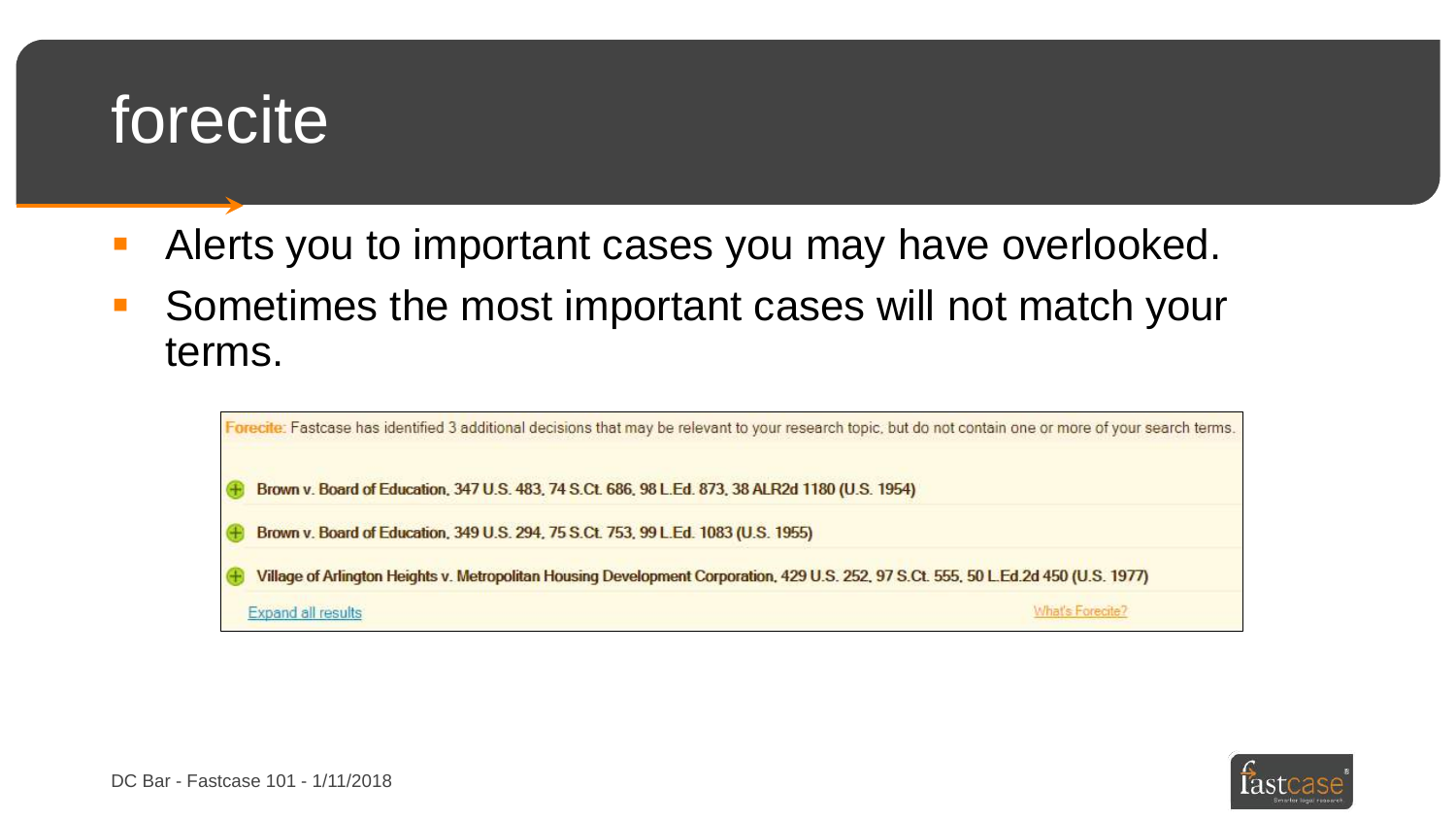#### interactive timeline



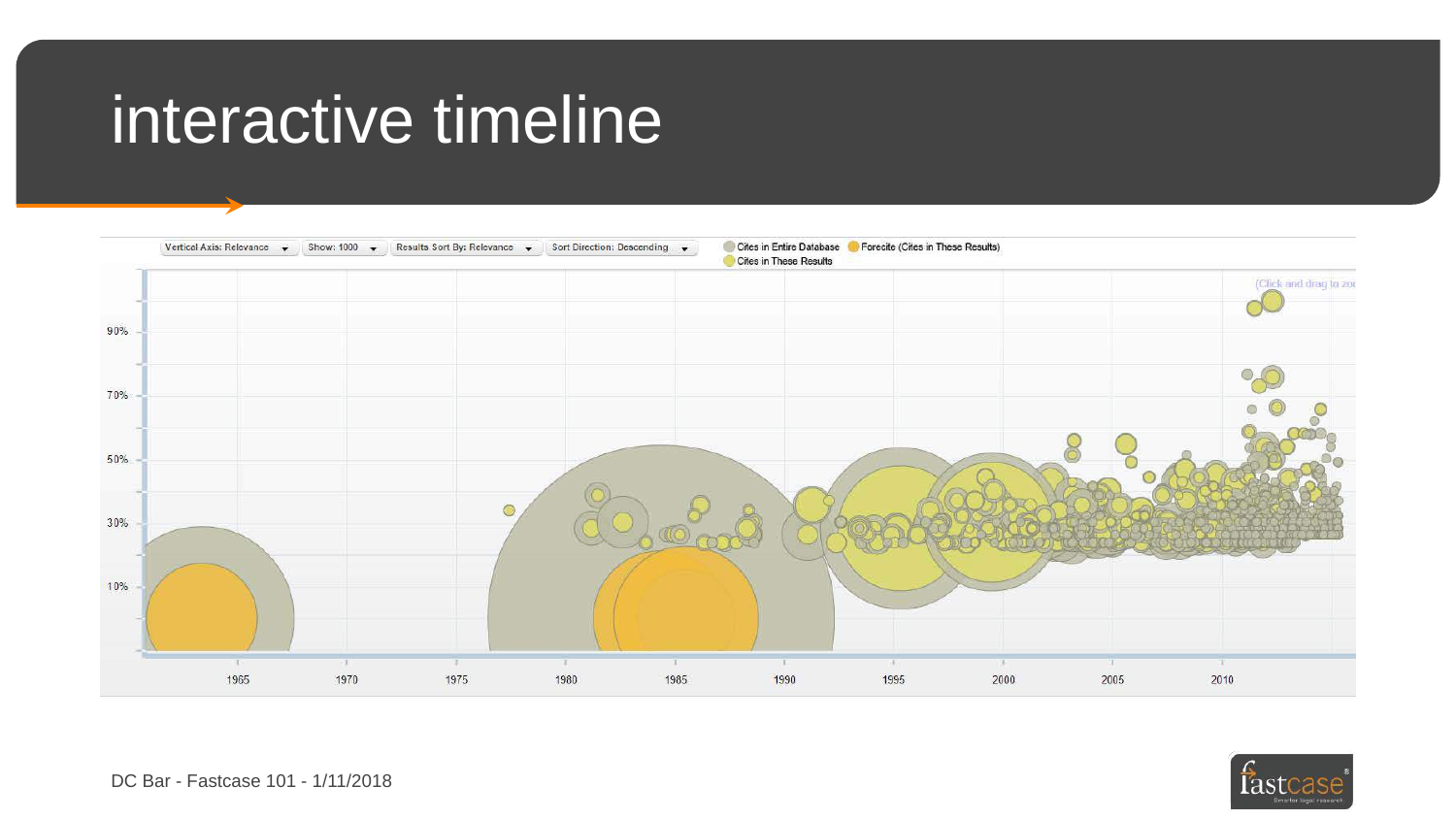# search HeinOnline articles on Fastcase

- Fastcase specializes in primary law, but we partner with other companies that are great at what they specialize in.
- **HeinOnline and Clio, leaders in** secondary sources and practice management, respectively.
- **Only pay for law review articles when** you find something useful instead of perpetually financing other people's research.



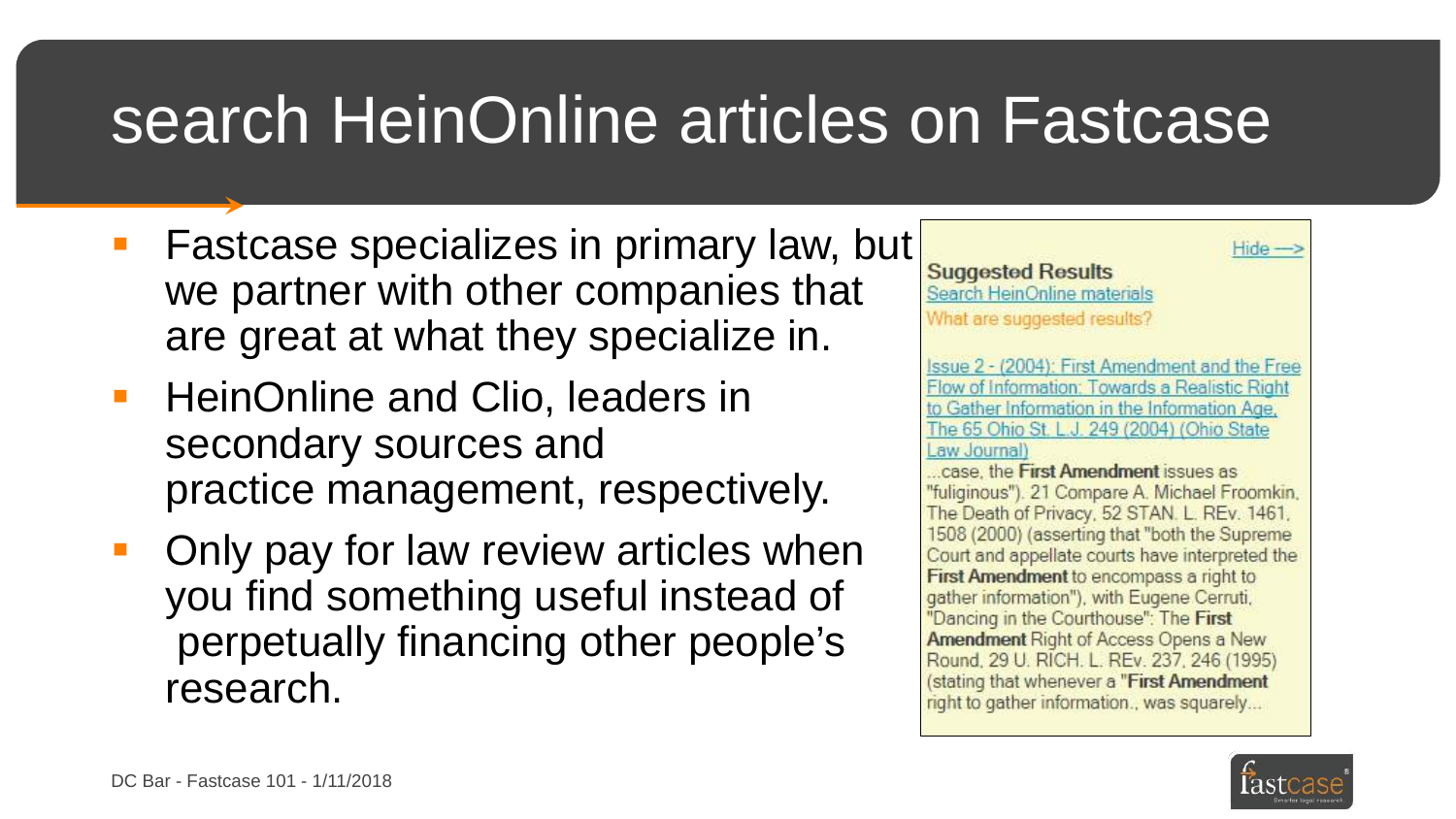# mobile app





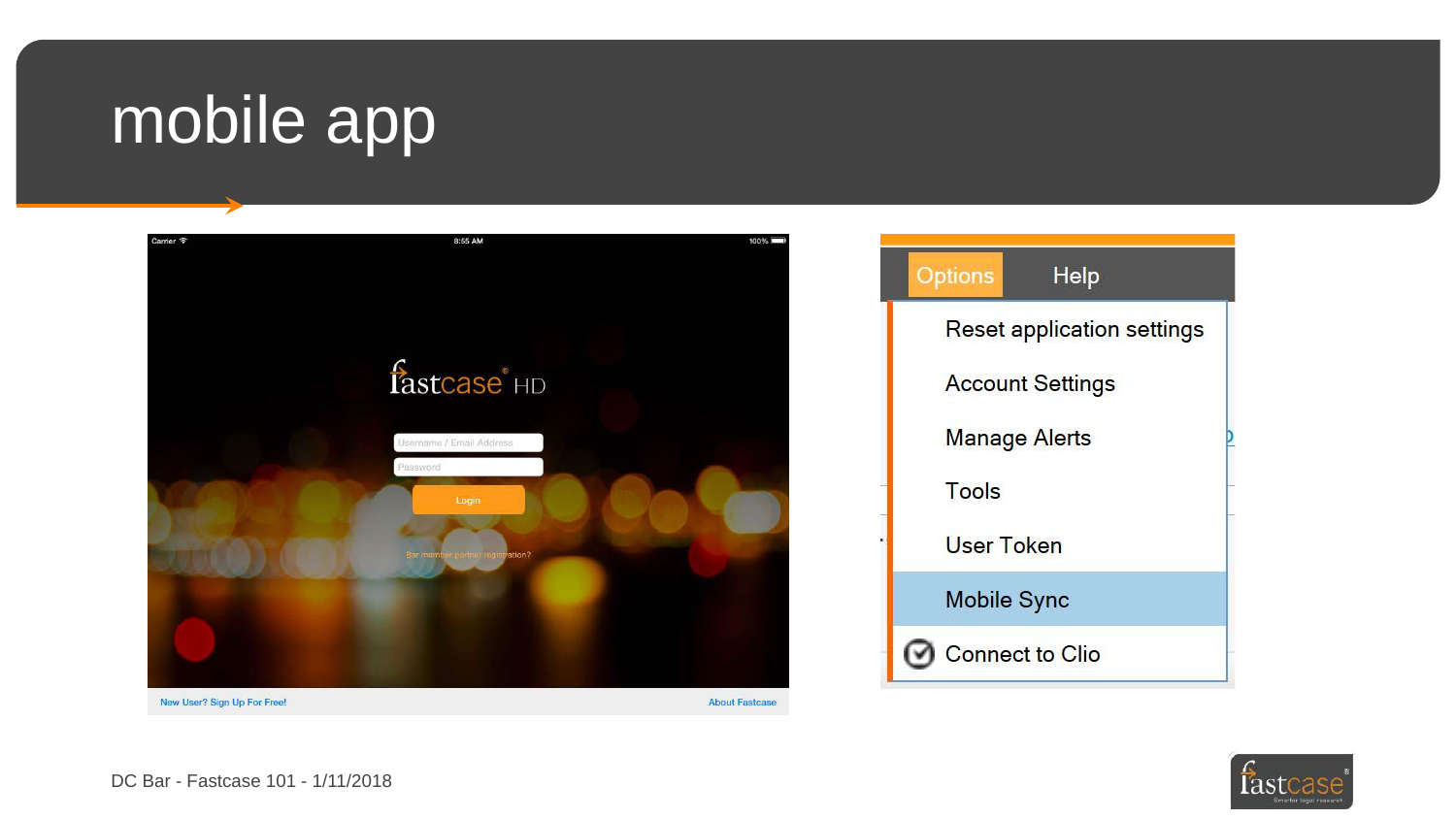#### Fastcase 7

- **Fastcase 7 is the new revision of** the Fastcase interface, available in beta testing now for members.
- DC Bar members are able to toggle between 6 and 7 at will using the toggle switch at the top right of the screen.
- **Fastcase 7 has a slew of new** features - endless scroll, the ability to search across multiple content types, a streamlined look and feel



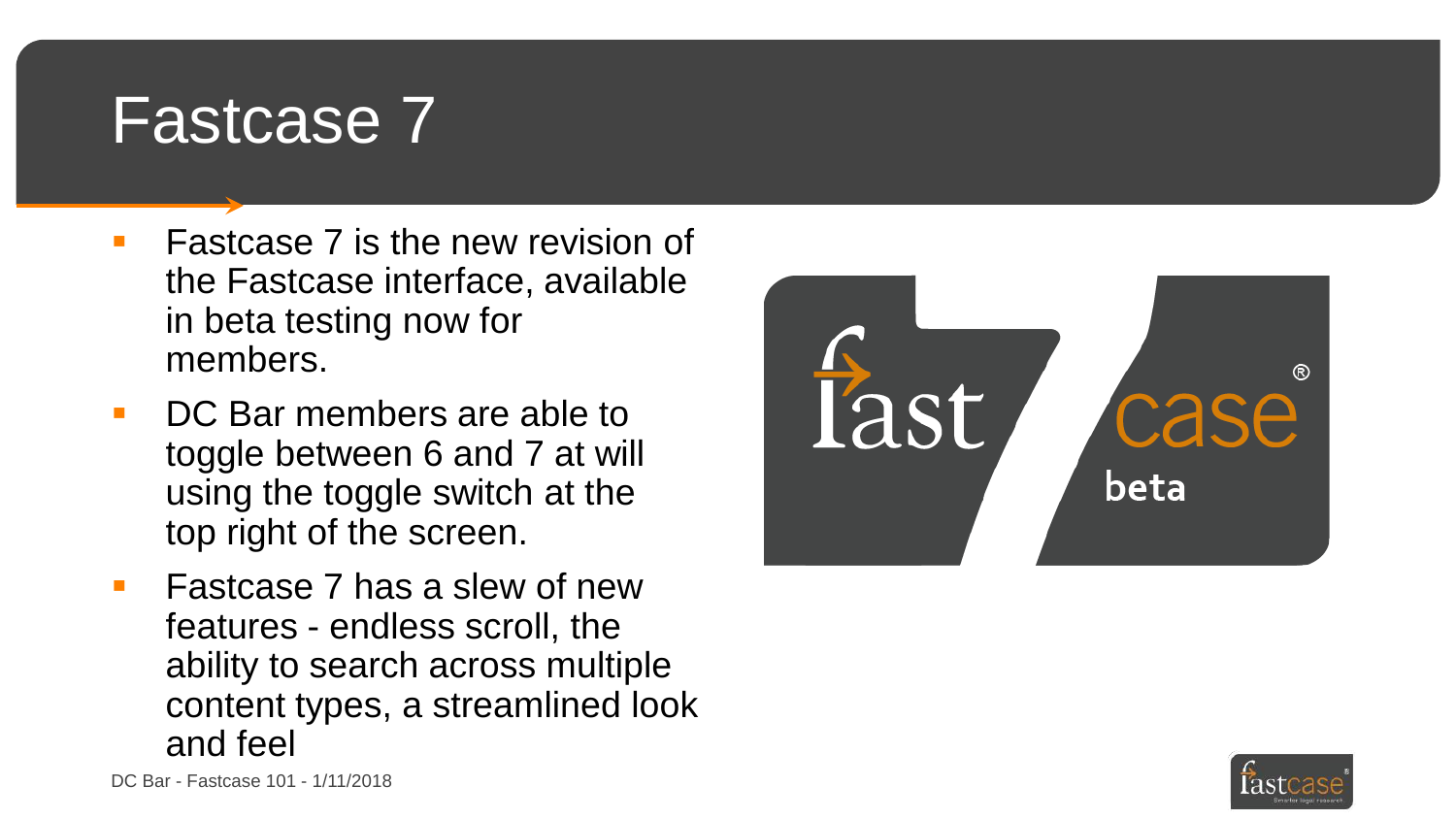# single page app



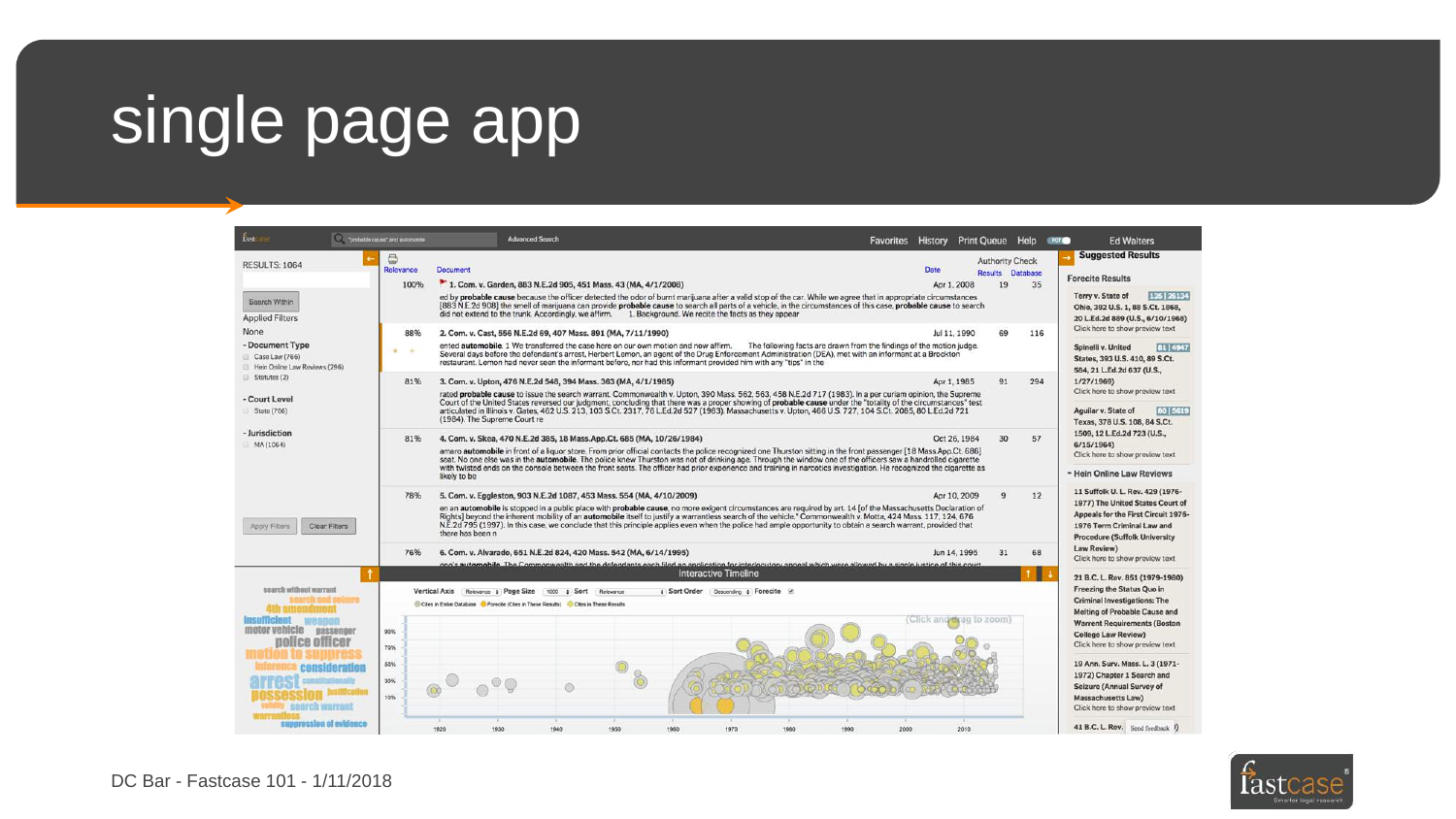#### customer support



#### **Available 8 am - 8 pm Eastern, Monday through Friday**

(excluding holidays)

| CALL <sup>1</sup>      | EMAIL                | LIVE CHAT!                                 |
|------------------------|----------------------|--------------------------------------------|
| $1 - 866 - 773 - 2782$ | support@fastcase.com | $\text{Help} \rightarrow \text{Live Help}$ |

(AKA Free Legal Research Help - Don't Stay Frustrated!)